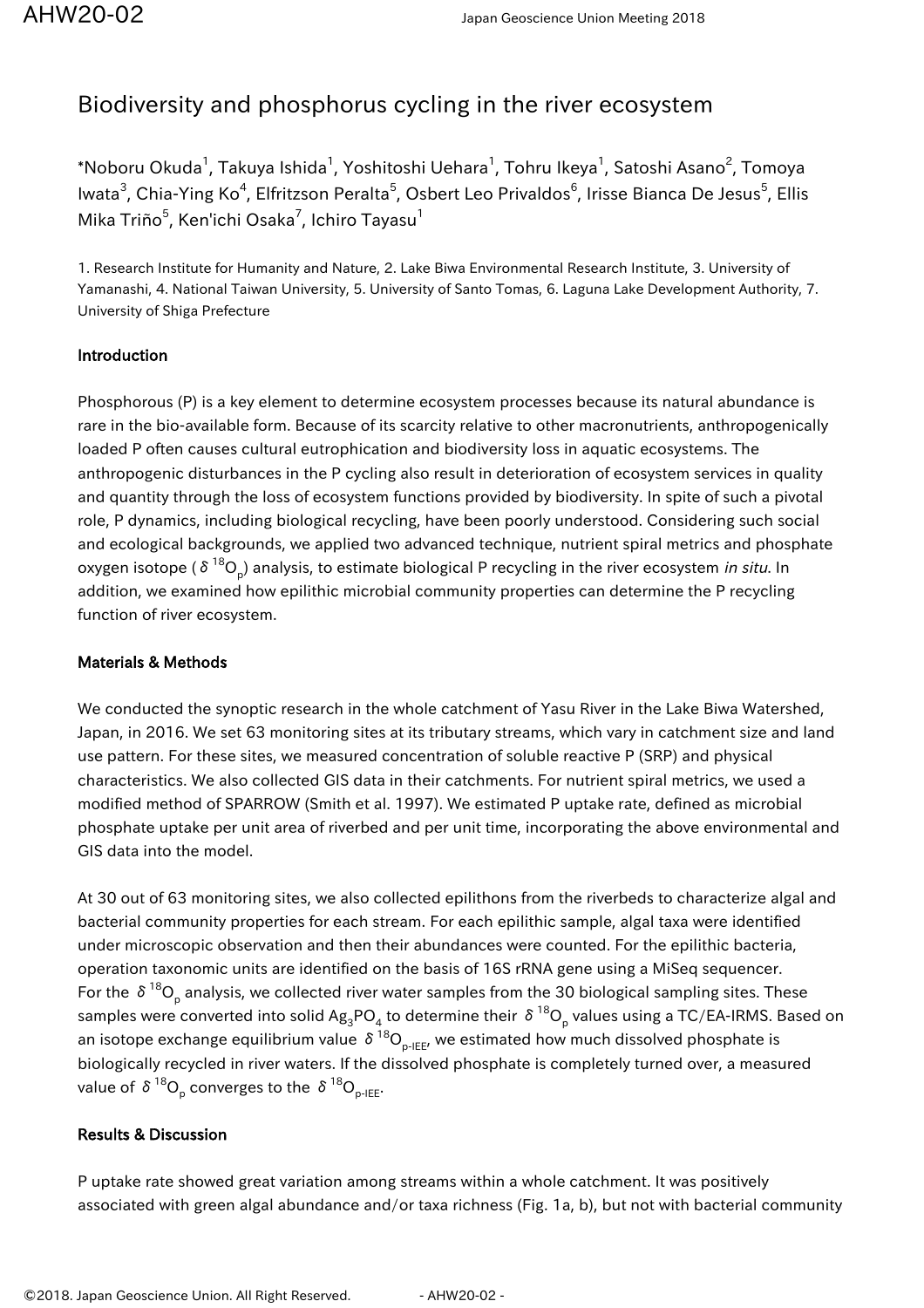properties. As previously reported (Cashman et al. 2013), the green algae are sensitive to nutrient availability, so that they may play an important role in P recycling in the river ecosystem. Our study demonstrated that fluvial microbial diversity has positive effects on ecosystem functioning in nature.

The  $\,\delta\,^{18}O_{_{\rm p}}$  analysis revealed that river water  $\,\delta\,^{18}O_{_{\rm p}}$  had a wide range of isotopic values across the streams. While these isotopic values might be imprinted partly by source signatures derived from external P loading, they tended to converge to the  $\delta^{18}O_{p\text{-HE}}$  in streams where P uptake rate is higher (Fig. 2), suggesting that both methods can be promising tools to estimate biological P recycling in situ.

Keywords: Biodiversity, Biological phosphorous recycling, Ecosystem functioning, Epilithic algae, Nutrient spiral metrics, Phosphate oxygen isotope analysis